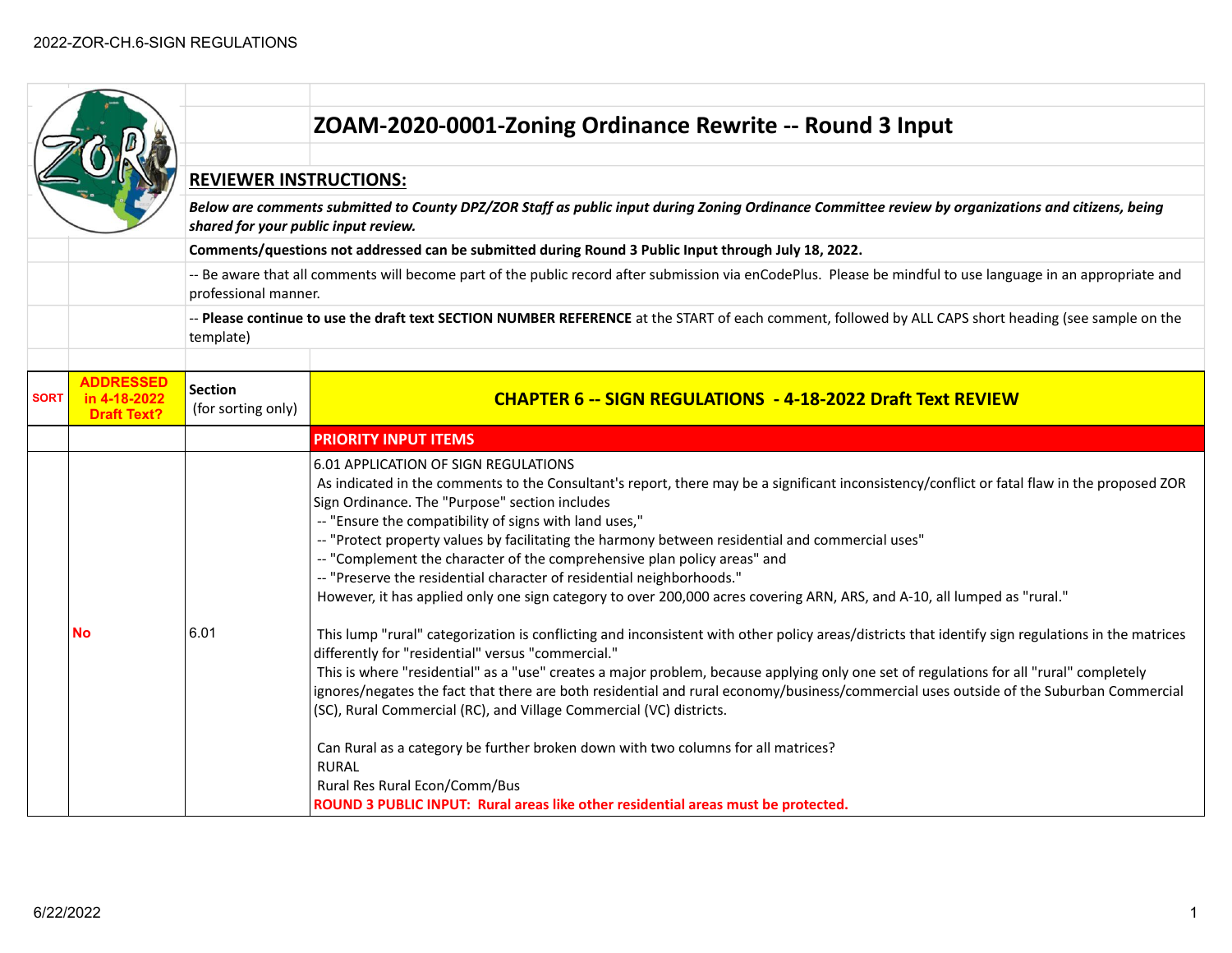| <b>No</b> | 6.04.1   | 6.04-1 Ground Signs: Signs of 45 sq ft are way too large for rural residential areaswe just live here. Combined with other signs, we could have 60 sq ft of<br>ground and pole signs plus numerous small signs and a 60 sq ft mural. This will be a blight on our rural areas. Homes and farms are the reason we have a<br>rural area. Large signs are not needed. Signs are easy to see in the un-blighted rural areas.                                                                                                                                                                         |
|-----------|----------|--------------------------------------------------------------------------------------------------------------------------------------------------------------------------------------------------------------------------------------------------------------------------------------------------------------------------------------------------------------------------------------------------------------------------------------------------------------------------------------------------------------------------------------------------------------------------------------------------|
| <b>No</b> | 6.04.1   | 6.04-1 and 6.04.2 Ground Signs and Pole Signs: The wineries we have passed by which have signs meeting the current ordinance are full of people. Who<br>comes out to the country to see what signs are up? Now, and more so in the future, folks use the Internet. Google Maps and other Loudoun internet sites<br>show the wineries giving links to web-sites and information of directions, travel time, and hours of operation. Driving out, a voice warns you when you are<br>approaching and tells you when to turn. This is the future, not signs which clutter our beautiful rural areas. |
| <b>No</b> | 6.04.1   | 6.04-1 and 6.04 2 Lighting these large signs is the rural areas will change the whole atmosphere. Please do not allow lighting of signs.                                                                                                                                                                                                                                                                                                                                                                                                                                                         |
| <b>No</b> | 6.04.1   | 6.04-1 and 6.04-2 The height limits on Ground and Pole signs would produce signs of this size: Ground signs limited to 4" high would be 11.2 ft long and 4"<br>high; Pole signs limited to 5" high would be 9 ft long and 4 ft high. These dimensions seem more like banners. Are these the intended dimensions?                                                                                                                                                                                                                                                                                 |
| <b>No</b> | 6.04.1   | 6.04 1 & 2 There is no cumulative total for lots of less than five acres leading us to believe they could have a total of 20 sq ft of ground and and 20 sq ft of<br>pole signs plus 10 sq ft each for wall and mural signs. Lots over 5 acres are limited to 60 sq ft for pole and ground signs in the proposal, so little difference:<br>40 sq ft or 60 sq ft. We believe these signs would degrade our countryside and especially villages where homes are close together.                                                                                                                     |
| <b>No</b> | 6.04.1   | 6.04 1 & 2 Many lots in the rural area are made up of developments with 3 acres or more. House are close together, especially in cluster developments.<br>Homeowners agreements could protect them where present; we don't believe residents in these areas would want 40 sq ft of signs plus wall and mural<br>signs in their neighbor's yards.                                                                                                                                                                                                                                                 |
| <b>No</b> | 6.04.1   | 6.04 1-6.06-2 The total number of signs allowed under this proposal will make a serious detrimental degradation of our rural areas. We believe the rural<br>business will succeed only if the rural atmosphere is maintained. The sign sizes and numbers should be reduced.                                                                                                                                                                                                                                                                                                                      |
| <b>No</b> | 6.04.1.  | 6.04-1 and 6.04.2 Ground Signs and Pole Signs: The 45 sq ft sign area proposed for rural areas is the same size as signs in commercial areas. Do not clutter<br>our rural areas with huge signs.                                                                                                                                                                                                                                                                                                                                                                                                 |
| <b>No</b> | 6.04.1.2 | 6.04-1-2. Ground and Pole Signs: Currently, Home Occupations have a 2 sq ft limit on size for signs. Changes to allow up to 60 sq ft on lots over 5 acres are<br>am immense change and will clutter our residential areas.                                                                                                                                                                                                                                                                                                                                                                       |
|           |          |                                                                                                                                                                                                                                                                                                                                                                                                                                                                                                                                                                                                  |
|           |          | ADDITIONAL ROUND 3 INPUT ITEMS                                                                                                                                                                                                                                                                                                                                                                                                                                                                                                                                                                   |
| <b>No</b> | 1.01     | 1.01: The Title, Purpose and Intent of the zoning ordinance are spelled out in Chapter 1. The proposals for signs do not protect or facilitate an attractive,<br>harmonious community. Nor do they preserve our agricultural and forestal lands.<br>- Protect the established character and the social and economic well-being of both private and public property.<br>- Facilitate the creation of a convenient, attractive, and harmonious community.<br>- Provide for the preservation of agricultural and forestal land and other lands for the protection of the natural environment.       |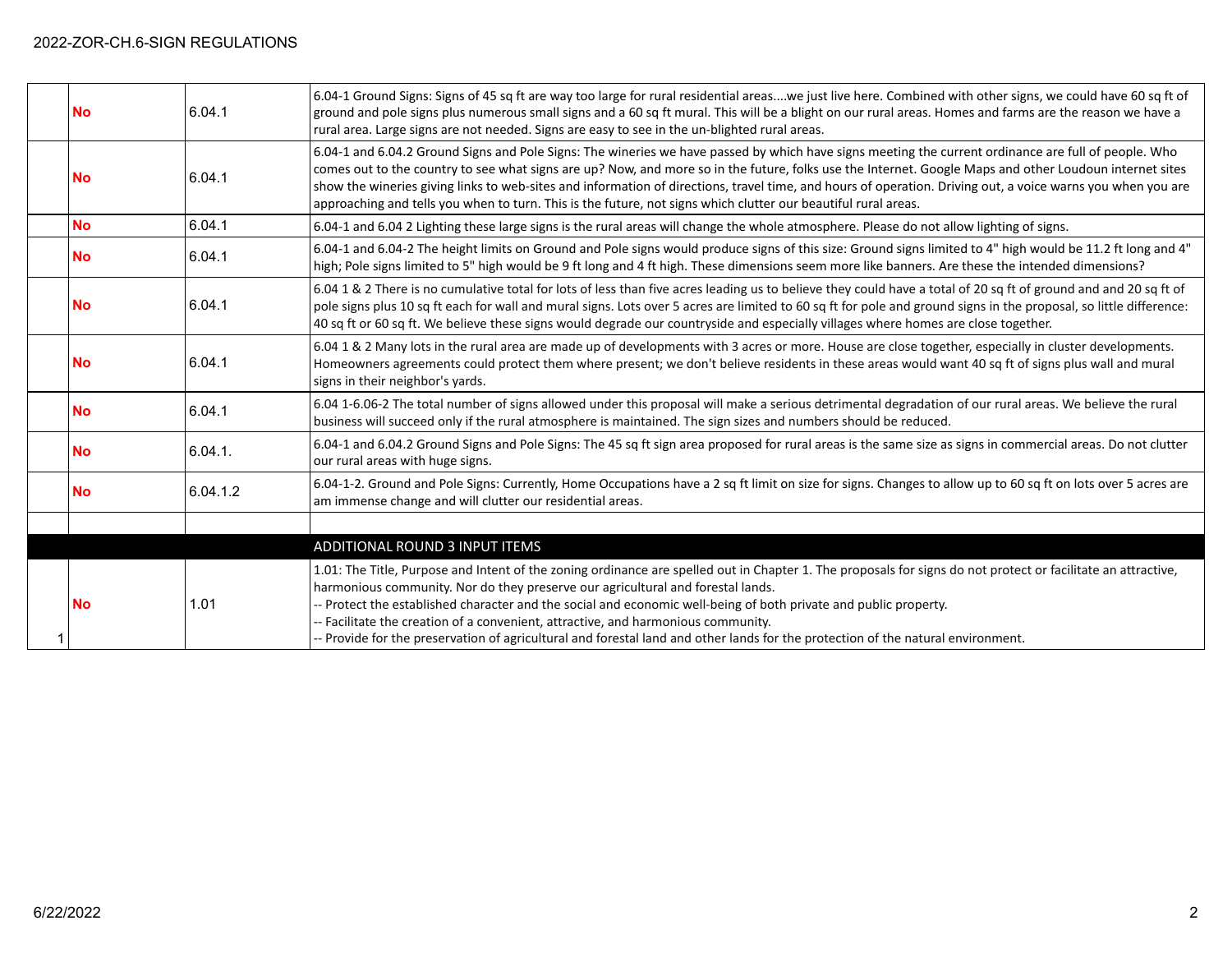|            |            | 6.01 APPLICATION OF SIGN REGULATIONS<br>As indicated in the comments to the Consultant's report, there may be a significant inconsistency/conflict or fatal flaw in the proposed ZOR Sign<br>Ordinance. The "Purpose" section includes<br>-- "Ensure the compatibility of signs with land uses,"<br>-- "Protect property values by facilitating the harmony between residential and commercial uses"<br>-- "Complement the character of the comprehensive plan policy areas" and<br>-- "Preserve the residential character of residential neighborhoods."<br>However, it has applied only one sign category to over 200,000 acres covering ARN, ARS, and A-10, all lumped as "rural." |
|------------|------------|---------------------------------------------------------------------------------------------------------------------------------------------------------------------------------------------------------------------------------------------------------------------------------------------------------------------------------------------------------------------------------------------------------------------------------------------------------------------------------------------------------------------------------------------------------------------------------------------------------------------------------------------------------------------------------------|
| <b>No</b>  | 6.01       | This lump "rural" categorization is conflicting and inconsistent with other policy areas/districts that identify sign regulations in the matrices differently for<br>'residential" versus "commercial."<br>This is where "residential" as a "use" creates a major problem, because applying only one set of regulations for all "rural" completely ignores/negates the<br>fact that there are both residential and rural economy/business/commercial uses outside of the Suburban Commercial (SC), Rural Commercial (RC), and<br>Village Commercial (VC) districts.                                                                                                                   |
|            |            | Can Rural as a category be further broken down with two columns for all matrices?<br><b>RURAL</b><br>Rural Res Rural Econ/Comm/Bus<br>ROUND 3 PUBLIC INPUT: Rural areas like other residential areas must be protected.                                                                                                                                                                                                                                                                                                                                                                                                                                                               |
| <b>NO</b>  | 6.01       | 6.01 APPLICATION OF SIGN REGULATIONS<br>2022 Round 3 Input: Multiple locations in ordinance: Why is rural Loudoun only given one place type in regards to sign regulations? Consideration<br>should be given to commercial vs residential vs farm sign requirements (of course, we still need a definition of "farm").                                                                                                                                                                                                                                                                                                                                                                |
| <b>Yes</b> | 6.03(F)    | 6.03 PROHIBITED SIGNS, F. Attention-Getting Devices. How is a "feather flag" classified? Should Feather flags be included in the list of prohibited signs as<br>they have been increasing used all over the County and are a distraction to drivers and cause clutter?                                                                                                                                                                                                                                                                                                                                                                                                                |
| <b>No</b>  | 6.04       | 6.04- FREESTANDING SIGNS. Commercial, Employment/Industrial and Urban/Mixed Use<br>By lumping all in one category, this draft allows for the large signs now allowed in our biggest heavy use district to be used in all of them.<br>Constituent comment: "We hope these will be restricted to viewing within the complex and not viewable from any road. Digital signs are very distracting<br>for drivers, especially those with changing messages. We note the fact that our eyes are torn from the road unwillingly to the ever-changing digital signs at<br>schools. Such signs are frequently followed by stoplights, or, school children walking where they should not be."    |
| <b>No</b>  | $6.04 - 1$ | 6.04-1 FREESTANDING SIGNS. Ground Signs, Commercial<br>Commercial signs total more square footage than currently allowed especially for some commercial entities.<br>Constituent Comment: "It seems that because we now need everyone in one "pot" so to speak, we are changing the ordinance to allow for the biggest<br>sign allowed now to be allowed for everyone. The entire character of the County would change from one where without knowing why, we feel more<br>comfortable in Loudoun than in nearby Fairfax where signs assault the eye in Commercial areas. We breath a sign of relief when we get to Loudoun. Don't<br>change that."                                   |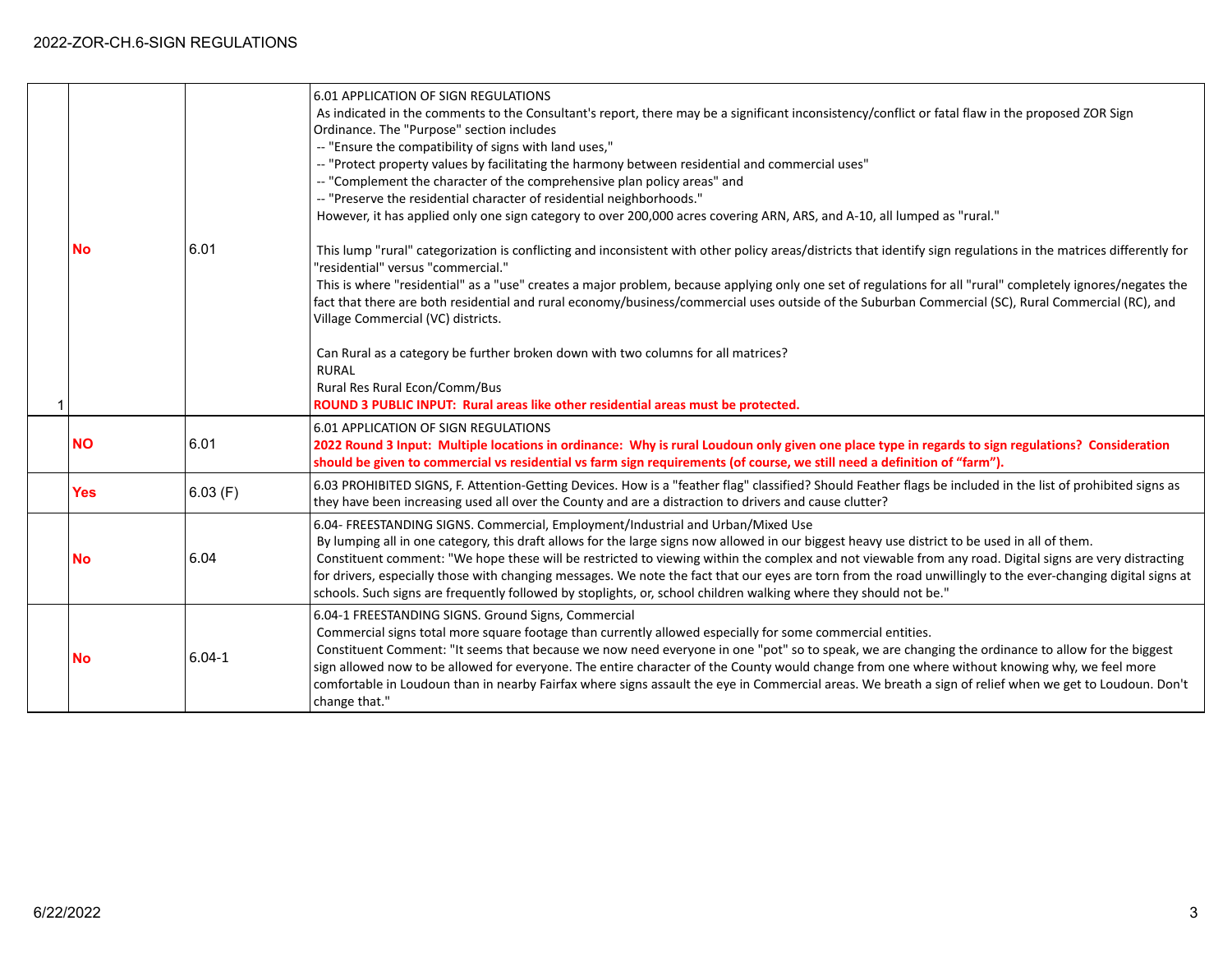| No        | $6.04 - 1$                 | 6.04-1 FREESTANDING SIGNS. Ground Signs, Rural<br>Rural sign allowances are a huge increase over what is allowed now. For example, home occupations are allowed 2 sf and B&Bs, 4 sf in the current<br>ordinance and would be allowed up to 45 sf in this proposal. Signs of 4 sf are easily seen on rural roads; there is no other human clutter to interfere with<br>the view. One might think that signs of almost 7 ft by 7 ft would be appropriate for farms of 100 acres or more. However, these proposals would allow<br>these large signs anywhere in the Rural areas.<br>Categorizing all of ARN, ARS and A-10 as "rural" in the Rural areas is a misnomer. Although many areas are still generally rural, there are more and more<br>smaller lots (many grandfathered A-3 and newer cluster lots) and many more coming. These are "suburban-like" type developments within the Rural<br>districts.<br>Would 45 sf signs be appropriate in these development areas? Would housing developments in the other Neighborhood/Residential/Suburban areas<br>(UPA/SPA/TPA) want signs this big in neighbors yards? (No, they would not.) Many of these suburban incursions in the rural areas look like developments<br>in Suburban districts, houses all along the roads and acreage out back. In addition, lighting of these signs would be allowed just as it will be in heavy use |
|-----------|----------------------------|-----------------------------------------------------------------------------------------------------------------------------------------------------------------------------------------------------------------------------------------------------------------------------------------------------------------------------------------------------------------------------------------------------------------------------------------------------------------------------------------------------------------------------------------------------------------------------------------------------------------------------------------------------------------------------------------------------------------------------------------------------------------------------------------------------------------------------------------------------------------------------------------------------------------------------------------------------------------------------------------------------------------------------------------------------------------------------------------------------------------------------------------------------------------------------------------------------------------------------------------------------------------------------------------------------------------------------------------------------------------------------------------|
|           |                            | areas such as Commercial.<br>If a residence on 25 acres, with neighbors on 3-5 acre lots closer to the road put up a 45 sf sign, would it impinge on the "rural" nature? Yes.<br>In a similar manner, would such a sign for a rural business on 25 acres with neighbors on 3-5 acre lots also impinge on the rural character as described in<br>the Purpose section? Also, yes.<br>Are large signs needed or should they be allowed with the increased use of GPS and internet "tour maps" to locate Loudoun's great farm markets,<br>wineries, breweries and such rather than the possibility of large signs? This points to the need for additional sign regulation review and categorization for<br>"rural." Large signs in rural "residential" areas would add to the woes of many narrow dirt roads.<br>Constituent comment: "Let's not throw out the baby with the bath water and clutter our rural areas so much that they become unattractive. That will hurt<br>businesses as well as homeowners."                                                                                                                                                                                                                                                                                                                                                                             |
| No        | 6.04-2 Rural Pole<br>Signs | 6.04-1 FREESTANDING SIGNS. Pole Signs, Rural<br>The section permits 45 sf (almost 7 sq feet) for all uses (with over 5 acres); the same as allowed in Commercial areas of the County. This drives up the rural<br>clutter and interferes with the rural nature for the many, and rising, number of homeowners. Our rural areas would be greatly changed by these large<br>signs. Lighting of these signs would be allowed just as it will be in heavy use areas such as Commercial.                                                                                                                                                                                                                                                                                                                                                                                                                                                                                                                                                                                                                                                                                                                                                                                                                                                                                                     |
| No        | 6.04.1                     | 6.04-1 Ground Signs: Signs of 45 sq ft are way too large for rural residential areaswe just live here. Combined with other signs, we could have 60 sq ft of<br>ground and pole signs plus numerous small signs and a 60 sq ft mural. This will be a blight on our rural areas. Homes and farms are the reason we have a<br>rural area. Large signs are not needed. Signs are easy to see in the un-blighted rural areas.                                                                                                                                                                                                                                                                                                                                                                                                                                                                                                                                                                                                                                                                                                                                                                                                                                                                                                                                                                |
| <b>No</b> | 6.04.1                     | 6.04-1 and 6.04.2 Ground Signs and Pole Signs: The wineries we have passed by which have signs meeting the current ordinance are full of people. Who<br>comes out to the country to see what signs are up? Now, and more so in the future, folks use the Internet. Google Maps and other Loudoun internet sites<br>show the wineries giving links to web-sites and information of directions, travel time, and hours of operation. Driving out, a voice warns you when you are<br>approaching and tells you when to turn. This is the future, not signs which clutter our beautiful rural areas.                                                                                                                                                                                                                                                                                                                                                                                                                                                                                                                                                                                                                                                                                                                                                                                        |
| $1$ No    | 6.04.1                     | 6.04-1 and 6.04 2 Lighting these large signs is the rural areas will change the whole atmosphere. Please do not allow lighting of signs.                                                                                                                                                                                                                                                                                                                                                                                                                                                                                                                                                                                                                                                                                                                                                                                                                                                                                                                                                                                                                                                                                                                                                                                                                                                |
| No        | 6.04.1                     | 6.04-1 and 6.04-2 The height limits on Ground and Pole signs would produce signs of this size: Ground signs limited to 4" high would be 11.2 ft long and 4"<br>high; Pole signs limited to 5" high would be 9 ft long and 4 ft high. These dimensions seem more like banners. Are these the intended dimensions?                                                                                                                                                                                                                                                                                                                                                                                                                                                                                                                                                                                                                                                                                                                                                                                                                                                                                                                                                                                                                                                                        |
| <b>No</b> | 6.04.1                     | 6.04 1 & 2 There is no cumulative total for lots of less than five acres leading us to believe they could have a total of 20 sq ft of ground and and 20 sq ft of<br>pole signs plus 10 sq ft each for wall and mural signs. Lots over 5 acres are limited to 60 sq ft for pole and ground signs in the proposal, so little difference:<br>40 sq ft or 60 sq ft. We believe these signs would degrade our countryside and especially villages where homes are close together.                                                                                                                                                                                                                                                                                                                                                                                                                                                                                                                                                                                                                                                                                                                                                                                                                                                                                                            |
| No        | 6.04.1                     | 6.04 1 & 2 Many lots in the rural area are made up of developments with 3 acres or more. House are close together, especially in cluster developments.<br>Homeowners agreements could protect them where present; we don't believe residents in these areas would want 40 sq ft of signs plus wall and mural<br>signs in their neighbor's yards.                                                                                                                                                                                                                                                                                                                                                                                                                                                                                                                                                                                                                                                                                                                                                                                                                                                                                                                                                                                                                                        |
| No        | 6.04.1                     | 6.04 1-6.06-2 The total number of signs allowed under this proposal will make a serious detrimental degradation of our rural areas. We believe the rural<br>business will succeed only if the rural atmosphere is maintained. The sign sizes and numbers should be reduced.                                                                                                                                                                                                                                                                                                                                                                                                                                                                                                                                                                                                                                                                                                                                                                                                                                                                                                                                                                                                                                                                                                             |
|           |                            |                                                                                                                                                                                                                                                                                                                                                                                                                                                                                                                                                                                                                                                                                                                                                                                                                                                                                                                                                                                                                                                                                                                                                                                                                                                                                                                                                                                         |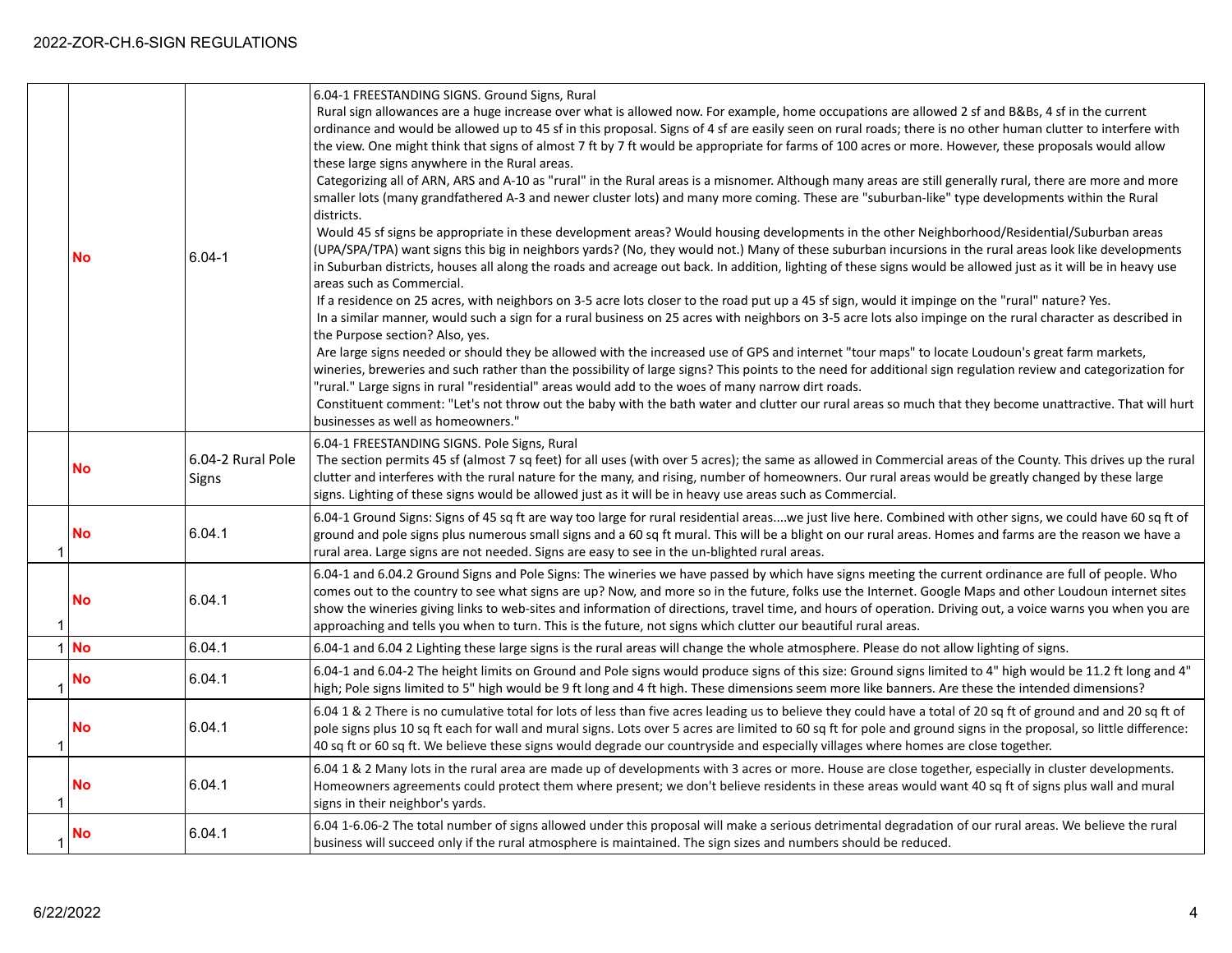| <b>No</b> | 6.04.1.                           | 6.04-1 and 6.04.2 Ground Signs and Pole Signs: The 45 sq ft sign area proposed for rural areas is the same size as signs in commercial areas. Do not clutter<br>our rural areas with huge signs.                                                                                                                                                                                                                                                                                                                                                                                                                                                                                                                                                                                                                                                                                                                                                                                                                                                                                                                                                                                                                                                                                      |
|-----------|-----------------------------------|---------------------------------------------------------------------------------------------------------------------------------------------------------------------------------------------------------------------------------------------------------------------------------------------------------------------------------------------------------------------------------------------------------------------------------------------------------------------------------------------------------------------------------------------------------------------------------------------------------------------------------------------------------------------------------------------------------------------------------------------------------------------------------------------------------------------------------------------------------------------------------------------------------------------------------------------------------------------------------------------------------------------------------------------------------------------------------------------------------------------------------------------------------------------------------------------------------------------------------------------------------------------------------------|
| <b>No</b> | 6.04.1.2                          | 6.04-1-2. Ground and Pole Signs: Currently, Home Occupations have a 2 sq ft limit on size for signs. Changes to allow up to 60 sq ft on lots over 5 acres are<br>am immense change and will clutter our residential areas.                                                                                                                                                                                                                                                                                                                                                                                                                                                                                                                                                                                                                                                                                                                                                                                                                                                                                                                                                                                                                                                            |
| <b>No</b> | 6.05-1 Wall Signs                 | 6.05 ATTACHED SIGNS, Wall Signs. Greatly appreciate having no animated signs which really distract drivers attention from the road.<br>Larger signs are allowed in rural areas than in other residential areas. Residential areas in the rural areas are not protected.<br>Will this inconsistency be reviewed and rectified by before the 90-day referral?                                                                                                                                                                                                                                                                                                                                                                                                                                                                                                                                                                                                                                                                                                                                                                                                                                                                                                                           |
| <b>No</b> | 6.06-2 De Minimis<br>Signs        | 6.06-2 INCIDENTAL SIGNS. De Minimis Signs.<br>-- The cumulative area for sf is 2 sf, with individual sign area max is 1sf, but the number allowed is blank. Shouldn't the number allowed by 2 to help folks<br>understand the limit?<br>-- Although the cumulative area is listed under Dimensions is 2 sf (line 4) under Design (line 7), digital signs are allowed "max percent of sign area or 30sf,<br>whichever is greater" Surely this is either in error and digital signs are /should not be allowed as De Minimis Signs, or this inconsistency needs to be<br>clarified?<br>ROUND 3 PUBLIC INPUT: The use of digital signs in windows of residential districts, including rural districts will detract.                                                                                                                                                                                                                                                                                                                                                                                                                                                                                                                                                                      |
| <b>No</b> | 6.06-3 Temporary<br>Signs         | 6.06-3 INCIDENTAL SIGNS. Temporary Signs. How does this category make sense? The section allows for 32 sf signs anywhere in the County including town<br>houses and other residential districts; these would be larger than some of those allowed in Commercial/Industrial areas. There is no limit to the number of<br>signs and no cumulative area.<br>Although the description at the top describes a limit of 120 days a year, what would prevent a second sign to be put up for 120 days, and the third, etc.,<br>meaning that multiple signs could be up all year?<br>Temporary signs should not be allowed; signs should follow the other sections only. This is a remnant of the Board's problems with those who wanted to<br>express their opinions in signs in an unlimited manner.<br>The Consultant's Report (p. 14) states, "Courts have upheld reasonable restrictions on size, height, setback, spacing, and the color of signs as well as bans<br>on temporary, overhanging, free-standing, rooftop, windblown, moving, flashing, and illuminated signs."<br>Additional review, clarification and regulations should be applied to "temporary" signs. Will this be done before the 90-day ZOR public review?<br>ROUND 3 PUBLIC INPUT: this section should be deleted. |
| <b>No</b> | 6.06-4 Incidental<br>Signs        | 6.06-4 INCIDENTAL SIGNS. Residential (a.k.a. "neighborhood") areas are not allowed to use Incidental signs, while Rural areas, with many residences, are<br>allowed up to 6. Although 6 are allowed at 2 sf each, the cumulative area is 32 sf which could be construed to mean 16 signs. Is this an error?<br>Line #6 has no title.<br>Constituent Comment: "Yards with many signs could detract from their neighbor's property values. Who would buy a home next to a neighbor using<br>multiple signs?"<br>How do Incidental signs differ from De Minimus signs? Can a homeowner or business use both? This would allow 6 Incidental signs plus 2 De Minimus<br>signs plus unlimited temporary signs (for 120 days each).<br>ROUND 3 PUBLIC INPUT: Allowed only in commercial and rural residential; rural areas must be treated as residential.                                                                                                                                                                                                                                                                                                                                                                                                                                   |
|           | 6.06-Incidental<br>signs: Banners | 6.06-INCIDENTAL SIGNS. Banners. The Consultant reports indicates that, "Loudoun County does not generally allow balloons, banners, pennants, or<br>inflated devices (Section 5-1202(A)(5)). An exception is ornamental/seasonal banners are allowed on lamp posts in PD-CC, PD-SA, PD-TC, PD-TREC, PD-TRC,<br>and PD-MUB (Sign Matrix, Table 5-1204(D)(7)(h))."<br>Why then, are banners now being allowed without similar type and location restrictions?                                                                                                                                                                                                                                                                                                                                                                                                                                                                                                                                                                                                                                                                                                                                                                                                                            |
| <b>No</b> | 6.06-3 Temporary<br>Signs         | 6.06-3 Temporary Signs: this section must be deleted. Signs in all areas of the County-rural, suburban, commercial areas-and subdivisions, even town<br>homes—would be affected. Zoning staff asked that we not publicize that fact that these signs are allowed.Ask yourself if you would want your neighbor to<br>use this section. Please delete temporary signs 6.06-3!                                                                                                                                                                                                                                                                                                                                                                                                                                                                                                                                                                                                                                                                                                                                                                                                                                                                                                           |